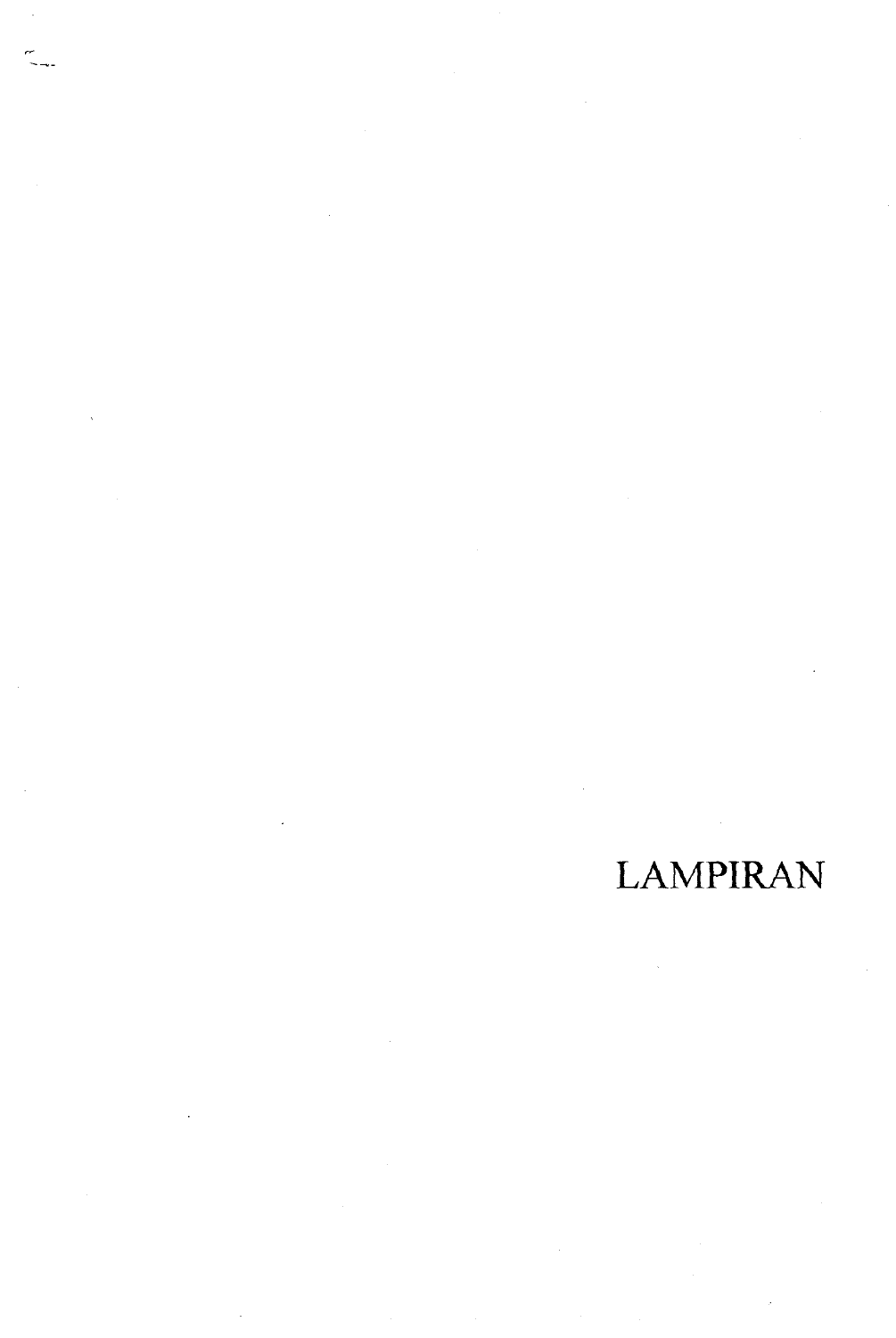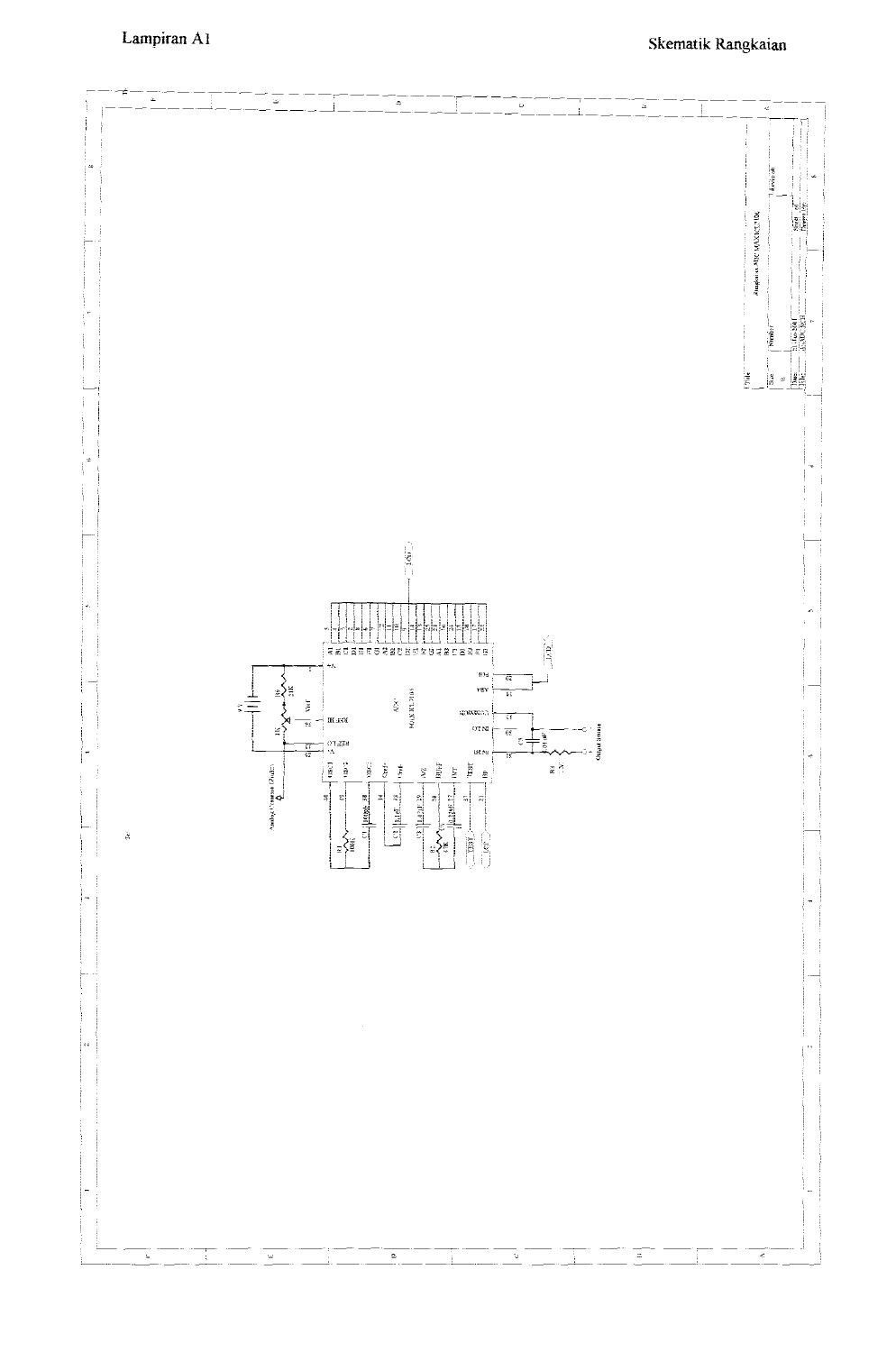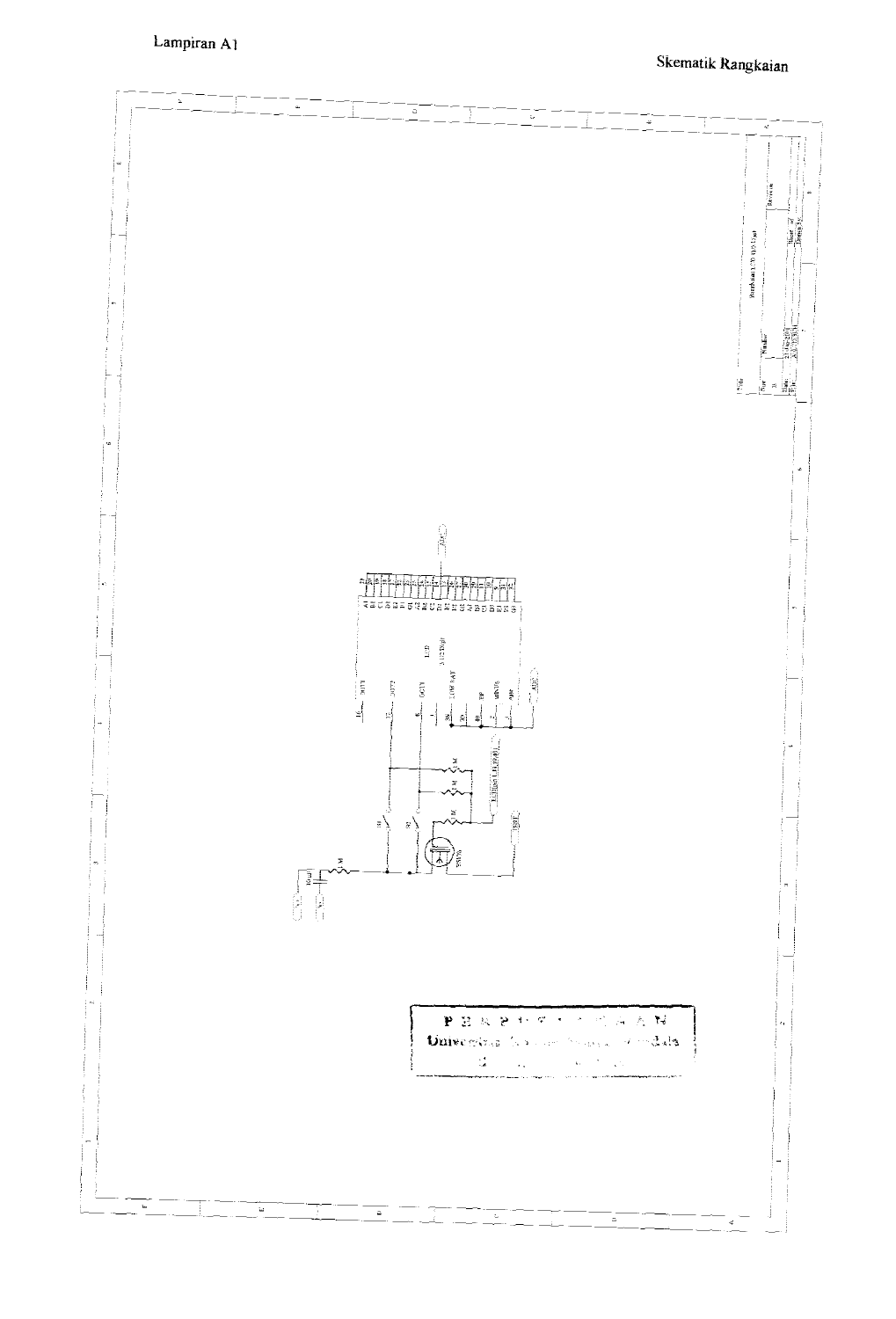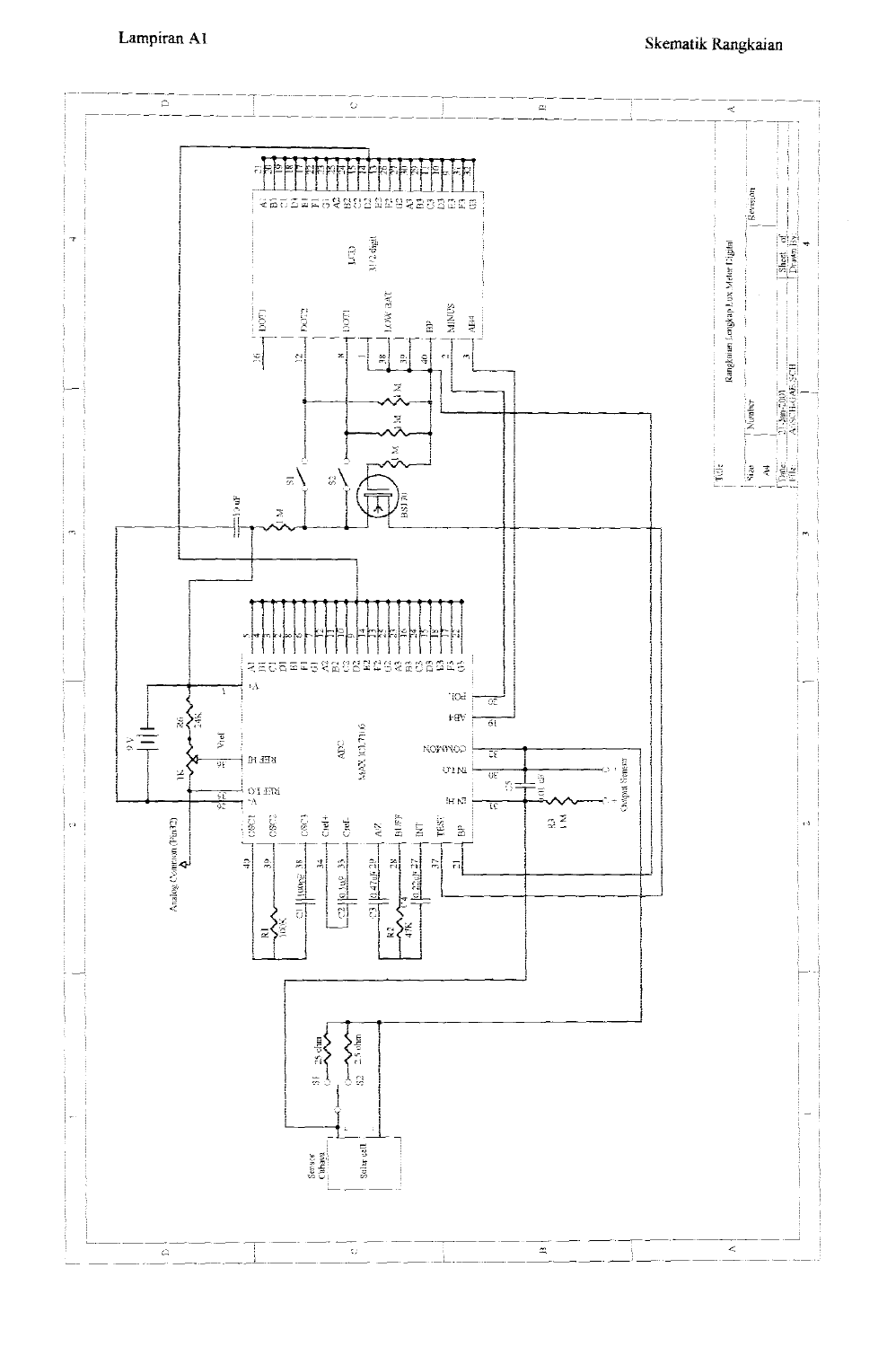# NAXM 3½ Digit A/D Converter

#### **General Description**

The Maxim ICL7106 and ICL7107 are monolithic analog to digital converters. They have very high input impedances and require no external display drive circuitry. Onboard active components include polarity and digit drivers, segment decoders, voltage reference and a clock circuit. The ICL7106 will directly drive a non-multiplexed liquid crystal display (LCD) whereas the ICL7107 will directly drive a common anone light emitting diede (LED) display

Versatility and accuracy are inherent features of these converters. The dual-slope conversion technique automatically rejects interference signals common in industrial environments. The true differential input and reference are particularly useful when making ratiometric measurements (ohms or bridge transducers). Maxim has added a zero-integretor phase to the ICL7106 and ICL7107, eliminating overrange hangover and hysteresis effects. Finally, these devices offer high accuracy by lowering rollover error to less than one count and zero reading drift to less than  $1\mu$ V/°C.

**Applications** 

These devices can be used in a wide range of digital panel meter applications. Most applications, however, involve the measurement and display of analog data:

| Pressure    | Conductance        |
|-------------|--------------------|
| Votage      | Current            |
| Resistance  | Soeed              |
| Temperature | Material Thickness |

### Typical Operating Circuit



Features

- Improved 2nd Source! (See 3rd page for "Maxim Advantage"")
- **Euaranteed first reading recovery from** overrange
- ◆ On board Display Drive Capability-no external circultry required LCD-ICL7106

**LED-ICL7107** 

- + High Impedance CMOS Differential Inputs
- Low Noise (<  $15\mu$ V p-p) without hysteresis or overrange hangover
- Clock and Reference On-Chip
- True Differential Reference and Input
- True Polarity Indication for Precision Null **Applications**
- **+ Monolithic CMOS design**

#### ...Ordering Information

| <b>PART</b>       | TENP. RANGE                      | <b>PACKAGE</b>               |
|-------------------|----------------------------------|------------------------------|
| ICL7106CPL        | $0^\circ$ C to $-70^\circ$ C     | 40 Leap Plastic DiP          |
| <b>ICL7106CJL</b> | 0°C to +70°C                     | 40 Lead CERDIP               |
| ICL7106CQH        | $0^\circ$ C to $+70^\circ$ C     | 44 Lead Plastic Chip Carrier |
| ICL7106C/D        | $0^{\circ}$ C to $+70^{\circ}$ C | Dice                         |
| ICL7107CPL        | $0^{\circ}$ C to $+70^{\circ}$ C | 40 Lead Plastic DiP          |
| <b>ICL7107CJL</b> | $0^\circ$ C to $+70^\circ$ C     | 40 Lead CERDIP               |
| <b>1CL7107COH</b> | $0^\circ$ C to $+70^\circ$ C     | 44 Lead Plastic Chip Carrier |
| ICL7107C/D        | 0°C to - 70°C                    | Dice                         |

#### **Pin Configuration**



.<br>The "Mexim Advantage"" signifies an upgraded quality lavel. At no additional cost we offer a spoond-source device that is subject to the<br>Tollowing: guaranteed, performance, over, temporature, along, with, lighter, tast, ennancements, when needed, that result in improved performance without changing the functionality.

 $\sim$ 

المستوسد

MAXIM.

Maxim Integrated Products 1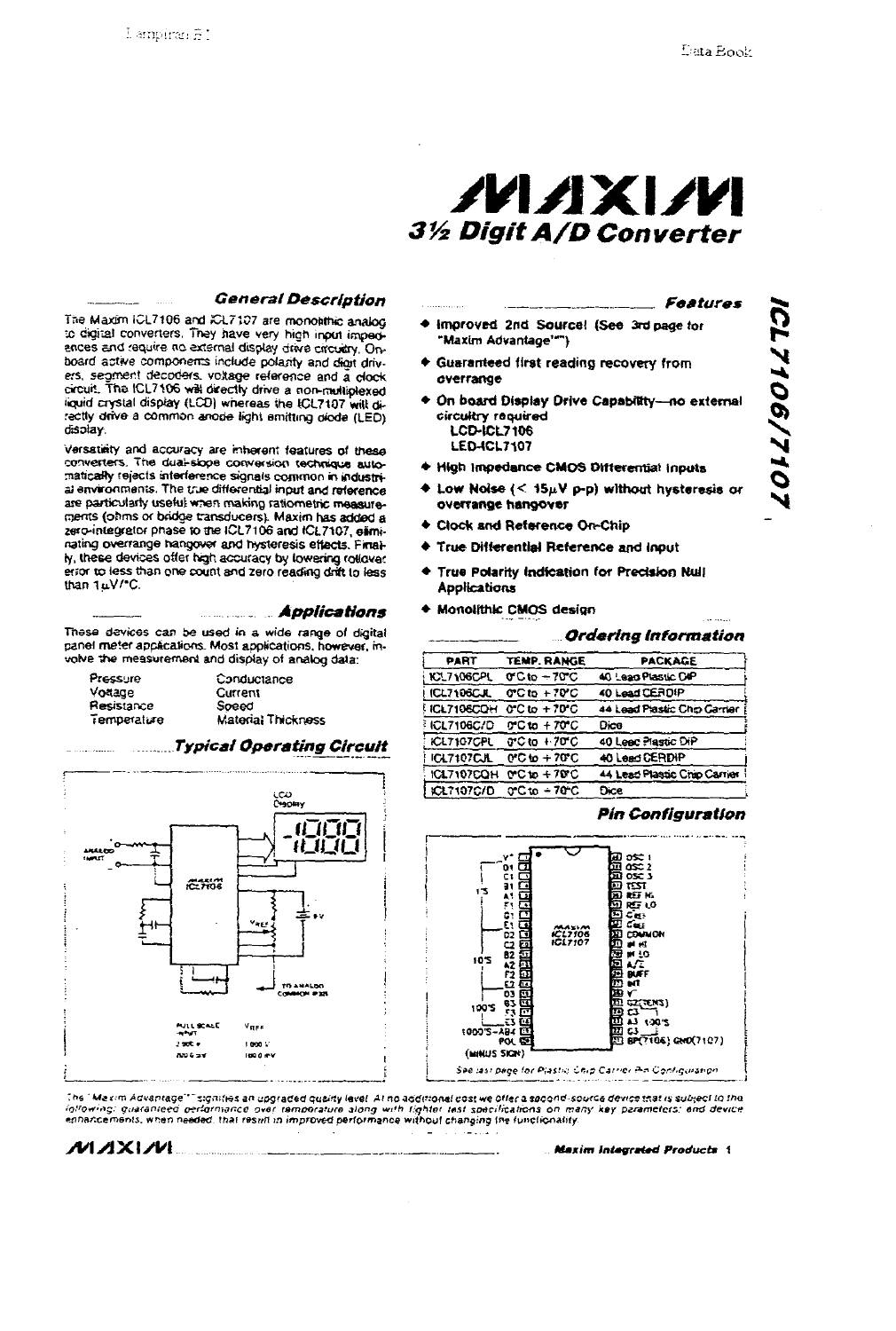**ABSOLUTE MAXIMUM RATINGS** 

Supply Voltage

| ICL7107. V= to GND  -9V                               |  |
|-------------------------------------------------------|--|
| Analog Input Voltage (either input)(Note 1)V + to V - |  |
| Reference Input Voltage (either input)  V+ to V+      |  |
| Clock Input                                           |  |
|                                                       |  |
| ICL7107 GND to V+                                     |  |

Power Dissipation (Note 2)

| 1.9777077071011111007212                     |  |
|----------------------------------------------|--|
|                                              |  |
|                                              |  |
| Storage Temperature  -65°C to ~160°C         |  |
| Lead Temperature (Soldering, 60 sec)  +300°C |  |

Note it input votages may exceed the supply vollages, provided the input current is limited to it 100 u.A.

Hote 2: Dissipation rating assumes device is mounted with all teace soldered to provisid crowl board.

Seases above those listed under "Absolute Maximum Ratings" may cause planners works, to the davide. These are stress ratings only and functional<br>coeration of the device at these or any other conditions above those indicate

### ELECTRICAL CHARACTERISTICS (Note 3)

| <b>CHARACTERISTICS</b>                                                                               | <b>CONDITIONS</b>                                                                       | <b>MIN</b> | TYP            | <b>MAX</b>       | UNITS           |
|------------------------------------------------------------------------------------------------------|-----------------------------------------------------------------------------------------|------------|----------------|------------------|-----------------|
| Zeto mput Reading                                                                                    | $V_{\text{H}a} = 0.0 V$<br>Full Scale = $200$ GmV                                       | $-000.0$   | $\pm 000.0$    | $+000.0$         | Digital Reading |
| Ratiometric Reading                                                                                  | $Var = V_{REF}$<br>Vass = 100mV                                                         | 999        | 999/1000       | 1000             | Digital Reading |
| Rollaver Error (Difference in<br>reading for equal positive and<br>negative reading near Full Scale! | $-V_{\text{IN}} = +V_{\text{AN}} = 200.0 \text{mV}$                                     | $-1$       | ±2             | ÷١               | Counts          |
| Lineanty Max deviation from<br>best straight line lit!                                               | Full scale = 200mV<br>or full scale = $2,000V$                                          | -1         | z <sub>2</sub> | $+1$             | <b>Counts</b>   |
| Common Mode Rejection Ratio<br>:Note 4                                                               | $VCM = 23V$ , $VIN = OV$ .<br>Full Scale = $200.0mV$                                    |            | 50             |                  | uV/V            |
| Noise (Pk-Pk value not exceeded<br>95% of time:                                                      | $V_{\text{IN}}$ + DV<br>Full Scale = 200.0mV                                            |            | 15             |                  | $\mathbf{v}$    |
| Input Leakage Current                                                                                | $V_N = 0$                                                                               |            | t.             | 10               | pΑ              |
| Zero Reading Drift                                                                                   | $Var = 0$<br>$0''$ < $T_A$ < $70^{\circ}$ C                                             |            | 0.2            | ١                | uV/°C           |
| Scale Factor Temperature<br>Coefficient                                                              | $V_{\text{IM}} = 199.0$ mV<br>$0^{\circ}$ < $7.4 < 70^{\circ}$ C<br>(Ext. Ref. Oppm/°C) |            | ¥.             | 5                | apm≞C           |
| V"Supply Current (Does not<br>include LED current for 7107).                                         | $V_{\text{BM}} = 0$                                                                     |            | aз             | 1.8              | mA.             |
| V" supply current 7107 only                                                                          |                                                                                         |            | อธ             | 1.8              | <b>MA</b>       |
| Analog Common Voltage (With<br>respect to Pos. Supply!                                               | 25k!! between Common &<br>Pos. Supply                                                   | 2.4        | 2.8            | 3.2 <sub>2</sub> | v               |
| Temp, Coeff, of Analog Common<br>EWith respect to Pos. Supply!                                       | 25kit between Common &<br>Pos. Supply                                                   |            | 80             |                  | pom/*C          |
| 7106 ONLY<br>Pk-Pk Segment Drive Voltage,<br>Pk-Pk Backplane Drive Voltage<br>:Note 5:               | V to $V = 9V$                                                                           | 4          | S.             | 6                | v               |
| 7107 ONLY<br><b>Seament Sinking Current</b><br>:Except Pin 19)                                       | $V = 5.0V$<br>Segment voltage = 3V                                                      | 5          | 60             |                  | <b>MA</b>       |
| :Pin 19 anly!                                                                                        |                                                                                         | 10         | 16             |                  | mA              |

Hote 3: Unless otherwise noted, spoodications apply to hoth the 7106 and 7107 at TAT 29C, to cock - 484Hz. 7106 is tasted in the critial of Figure 1 7107 is

Note 4: Reter to "Differential Input" direcursion.

 $\overline{\mathbf{z}}$ 

 $\mathcal{L}_{\mathcal{A}}$ 

Note \$: Backblane drive is in onese with segment drive for "oft" segment, 190" out of phase for "on" aegment. Prequency is 20 times conversion rate. Average DC component is less then 50mV

The electrical characteristics above are a reproduction of a portion of intensi<sup>n</sup>s copyrighted (1983/1984) data book. This information does not constitute any<br>representation by Maxim that Hierari's products will perform i

**Support Community** 

 $\label{eq:1} \frac{1}{\sqrt{2\pi}}\int_{0}^{\frac{1}{2}}\frac{d\mu}{\lambda_{\mu}}\frac{d\mu}{\lambda_{\mu}}\frac{d\mu}{\lambda_{\mu}}\frac{d\mu}{\lambda_{\mu}}\frac{d\mu}{\lambda_{\mu}}\frac{d\mu}{\lambda_{\mu}}\frac{d\mu}{\lambda_{\mu}}\frac{d\mu}{\lambda_{\mu}}\frac{d\mu}{\lambda_{\mu}}\frac{d\mu}{\lambda_{\mu}}\frac{d\mu}{\lambda_{\mu}}\frac{d\mu}{\lambda_{\mu}}\frac{d\mu}{\lambda_{\mu}}\frac{d\mu}{\lambda_{\mu}}\frac{d\mu$ 

 $\mathcal{M}$   $\mathcal{N}$   $\mathcal{N}$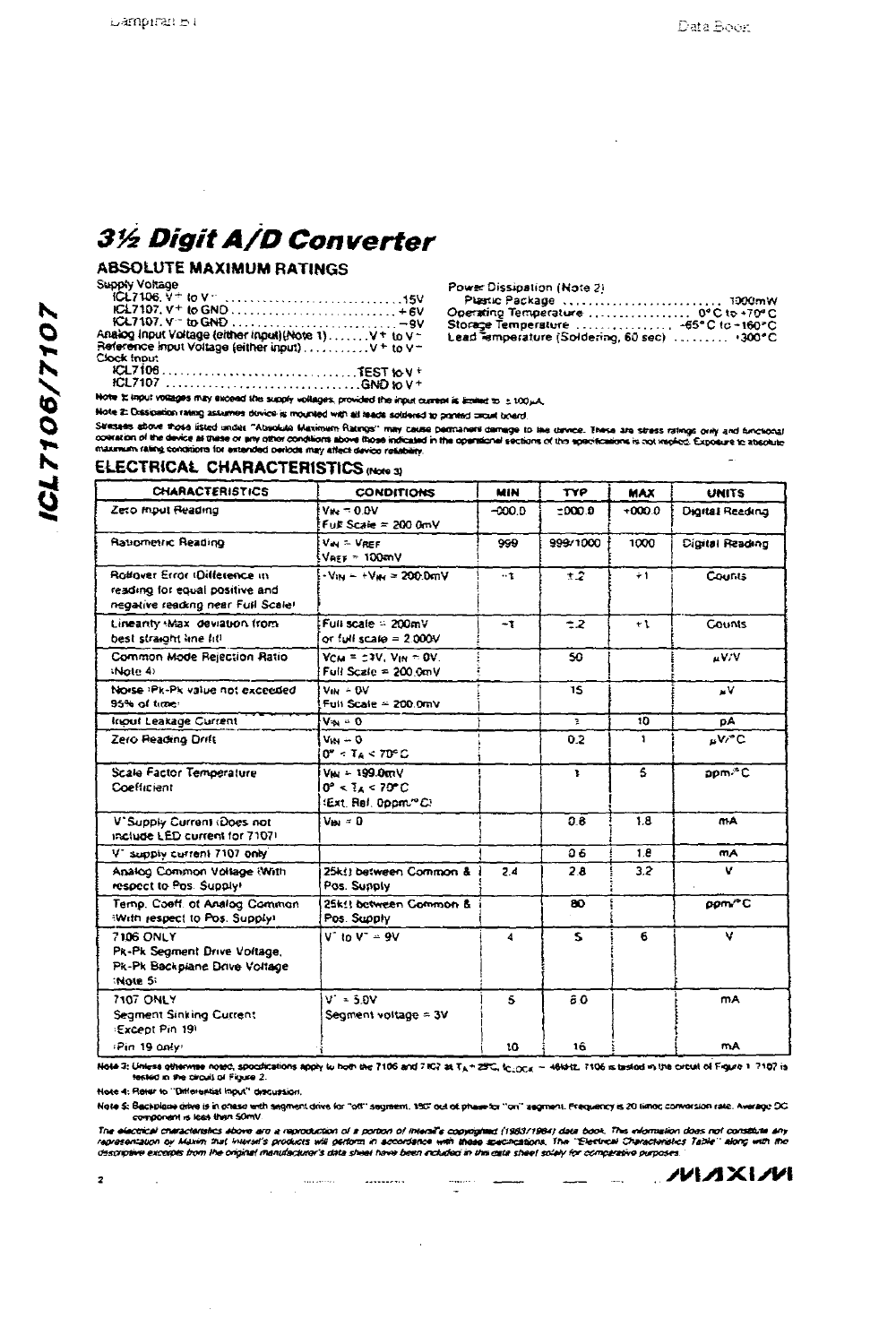Ł

NIXINI

# 3½ Digit A/D Converter

**+ Guaranteed Overload Recovery Time** 

- + Significantly improved ESD Protection (Note 7)
- \* Key Parameters Guaranteed over Temperature
- Negligible Hysteresis

- + Low Noise
- + Increased Maximum Rating for Input Current (Note 8)

## ABSOLUTE MAXIMUM FIATINGS: This device contorms to the Abactule Maximum Flatings on adjacent pace.

| ABSOLUTE MAXIMUM FIATINGS: This device contorne to the Absolute Maximum Ratings on adjacent pace.    | + Increased Maximum Rating for Input Current (Note 8)                                                                             |             | <b>+ Maxim Quality and Reliability</b> |                        |                              |
|------------------------------------------------------------------------------------------------------|-----------------------------------------------------------------------------------------------------------------------------------|-------------|----------------------------------------|------------------------|------------------------------|
|                                                                                                      |                                                                                                                                   |             |                                        |                        |                              |
|                                                                                                      |                                                                                                                                   |             |                                        |                        |                              |
|                                                                                                      |                                                                                                                                   |             |                                        |                        |                              |
|                                                                                                      |                                                                                                                                   |             |                                        |                        |                              |
| T SV, TI - 2010 TO DOOK ABRAHE LOST DIRENT - Figure 1; unless noted)                                 | ELECTRICAL CHARACTERISTICS: Scecifications below salisty or exceed at "wated" parameters on adjacent page.                        |             |                                        |                        |                              |
| <b>PARAMETERS</b>                                                                                    | CONDITIONS                                                                                                                        | <b>MIN</b>  | TYP.                                   | MAX                    | <b>UNITS</b>                 |
| Zero Input Reading                                                                                   | $V_{IM}$ = 0.0V, Full Scale = 200.0mV<br>TA = 25°C (Note 5)<br>$0^{\circ} \leq T_A \leq 70^{\circ}$ C (Note 10)                   | ೲೲ<br>000.0 | ±000.0<br>±000.0                       | $-0.000 +$<br>$+000.0$ | Dicital<br>Readino           |
| <b>Ratiometric Reading</b>                                                                           | $V_{IN} = V_{REF}$ , $V_{REF} = 100 \text{mV}$<br>$T_A = 25^{\circ}C(Noto 6)$<br>$0^{\circ} \leq T_A \leq 70^{\circ}$ C (Note 10) | 999<br>996  | 999/1000<br>999/1000                   | 1000<br>1001           | Dioitei<br>Reading           |
| Rollover Error (Difference in<br>reading for equal positive and<br>negative reading near Full Scale) | $-V_{\text{IN}} = +V_{\text{IN}} = 200.0$ mV<br>TA = 25°C (Note 6)<br>$0'' \leq T_{\rm A} \leq 70^{\circ}$ C (Note 30)            | 47          | ±.2<br>2. ±                            | ÷t                     | Counts                       |
| Linearity (Max. deviation from<br>best straight line fit)                                            | Full Scale = 200.0mV<br>or full scale $-2.000V$                                                                                   | $-1$        | $\pm .2$                               | $+$ !                  | Counts                       |
| Common Mode Rejection Ratio                                                                          | $V_{CM} = \pm 1V$ , $V_{IN} = 0V$<br>$Full Scale = 200.0mV$                                                                       |             | 50                                     |                        | uVIV                         |
| Noise (Pk-Pk value not exceeded<br>195% Of Jine)                                                     | $V_{IN} = 0V$<br>Full Scale = 200.0mV                                                                                             |             | 15                                     |                        | u۷                           |
| Input Leakage Current                                                                                | $V_{1N} = 0$<br>$T_A = 25^{\circ}C$ (Note 6)<br>ድ ናገሬ≤ 70℃                                                                        |             | $\mathbf{I}$<br>20                     | 10<br>200              | рA                           |
| Zero Reading Drift                                                                                   | $V_{IN} = 0$<br>$0^{\circ} \leq T_A \leq 70^{\circ}$ C (Note 6)                                                                   |             | 0.2                                    | 1                      | uVMC                         |
| <b>Scale Factor Temperature</b><br>Coefficient                                                       | $V_{IN}$ = 199.0mV<br>$0^{\circ} \leq T_A \leq 70^{\circ}C$<br>(Ext. Ref. 0ppm/°C) (Note 6)                                       |             | 1                                      | 5                      | ppm/°C                       |
| V <sup>-</sup> Supply Current<br>(Does not include LED current<br>for 7107)                          | $V_{IN} = 0$<br>T <sub>A</sub> = 25°C<br>$0^\circ \leq T_A \leq 70^\circ C$                                                       |             | 0.6                                    | 1.6<br>2               | mА                           |
| V Supply Current (7107 only)                                                                         |                                                                                                                                   |             | Ű.Ĝ                                    | 1.8                    | mA                           |
| Analog Common Voltage (with<br>respect to Pos. Supply)                                               | 25kf) between Common &<br>Pos. Supply                                                                                             | 2.4         | 2.8                                    | 3.2                    | ν                            |
| Temp, Coeff, of Analog Common<br>(with respect to Pos. Supply)                                       | 25kll between Common &<br>Pos. Supply                                                                                             |             | 75                                     |                        | ppm/"C                       |
| 7106 Only (Note 5)<br>Fix-Pk Segment Drive Voltage,<br>Pk-Pk Backplane Drive Voltage                 | $V^+$ to $V^-$ = 9V                                                                                                               | 4           | 5                                      | 6                      | v                            |
| 7107 Only-Segment Sinking Current<br>(Except Pin 19)<br>(Pin 18 only)                                | $V = 5.0V$<br>Segment Voltage = 3V                                                                                                | S<br>10     | 8.0<br>16                              |                        | mA<br>mA                     |
| 7106 Only-Test Pin Voltage                                                                           | With Respect to V.                                                                                                                | 4           | 5                                      | 6                      |                              |
| <b>Overload Recovery Time</b>                                                                        | V <sub>ihi</sub> changing from ± 10V<br>ta OV                                                                                     |             | ٥                                      | 1                      | Measurement<br><b>Cycles</b> |

Note 8: Test condition is Visi applied permisen pin IH-HI and IN-LO through a 1M11 series resistor as shown in Figures 1 and 2.

Note 7: All pins are dasigned to witheliand electrostatic discharge (ESD) levels in excess of 2000V, Thes cargot per Mit Std 889, Method 3015.11-

Hote 8: Inout voilages may incred the supply voitage provided the input current is firtled to if time. This revises Note 1 on adjacent pago).

Note 9: Humber of measurement cycles for display to give accurate reading.

Note the IMI3 resisted is consuled in Finance 1 and 2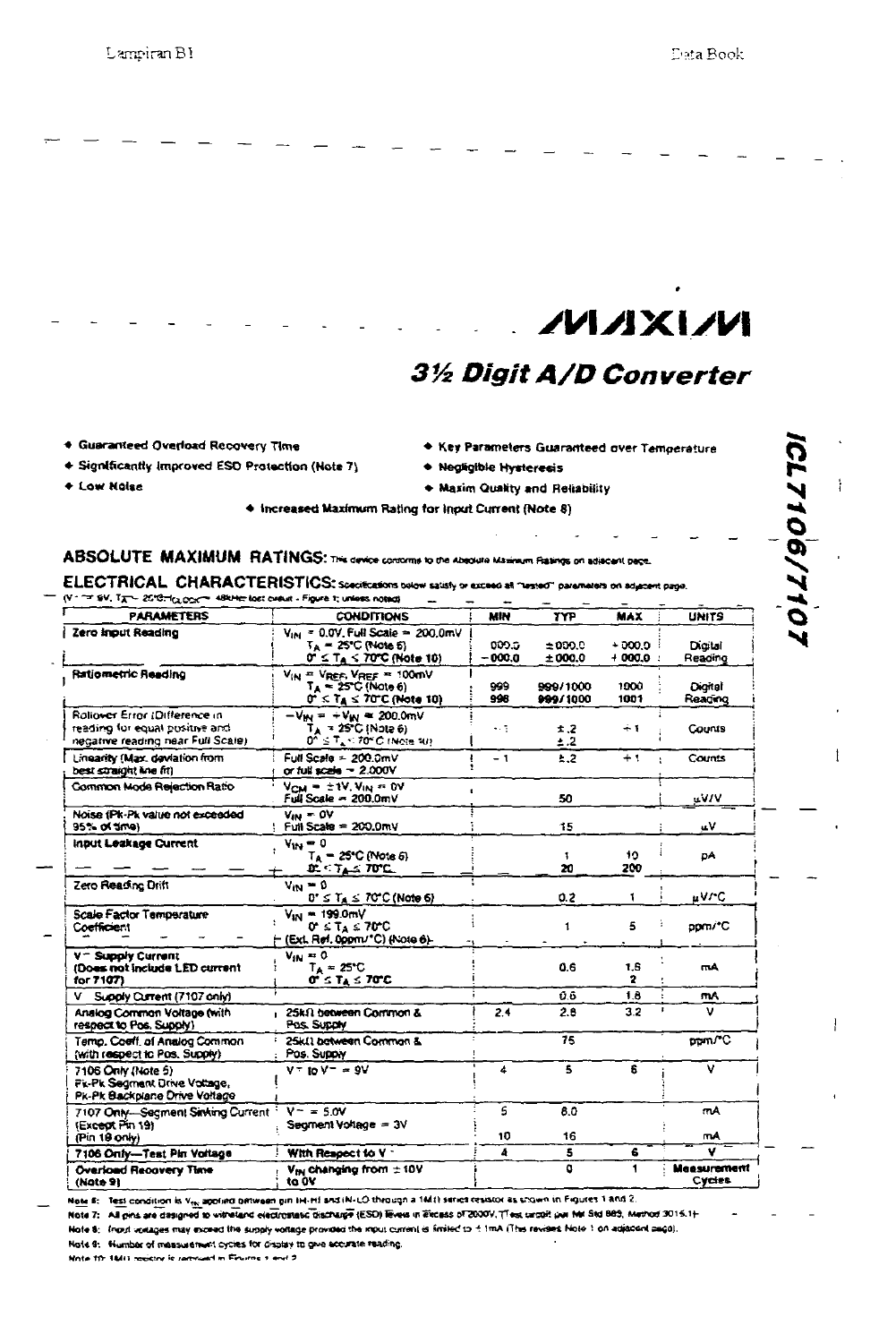



### **Analog Section**

Figure 3 shows the Block Diagram of the Analog Section for the ICL7136. Each measurement cycle is divided into four phases:

- 1. Auto-Zero (A-Z)
- $2<sup>1</sup>$ Signal Integrate (INT)
- $3<sub>1</sub>$ Reference De-Integrate (DI)
- Zero Integrator (ZI)  $\blacktriangle$

#### Auto-Zero Phase

Three events occur during auto-zero. The inputs, IN-HI and IN-LO, are disconnected from the pins and internally<br>shorted to analog common. The reference capacitor is charged to the reference voltage. And lastly, a feedback loop is closed around the system to charge the auto-zero capacitor CAZ to compensate for offset voltages in the comparator, buffer amplifier and integrator. The inherent noise of the system determines the A-Z accuracy.

#### Signal Integrate Phase

The internal input high (IN-HI) and input low (IN-LO) are connected to the external pins, the internal short is removed and the auto-zero toop is opened. The converter then integrates the differential voltage between IN-HI and IN-LO for a fixed time. This differential voltage can be within a wide common-mode range (within one volt of either supply). If, however, the input signal has no return with respect to the converter power supply, IN-LO can be tied to analog common to establish the correct commonmode voltage. The polarity of the integrated signal is determined at the end of this phase.

#### Reference Dé-Integrate

IN-HI is connected across the previously charged reference capacitor and IN-LO is internally connected to analog common. Circuitry within the chip ensures that the capacitor will be connected with the correct polarity to cause the integrator output to return to zero. The input signal determines the time required for the output to return to zero. The digital reading displayed is:

$$
1000 \times \frac{V_{IN}}{V_{REF}} = -
$$



#### Zero Integrator Phase

lopul low is shorted to analog COMMON and the refer-<br>ence capacitor is charged to the reference voltage. A feedback loop is closed around the system to input high, causing the integrator output to return to zero. This<br>phase normally lests between 11 and 140 clock pulses but is extended to 740 clock pulses after a "heavy" overrange conversion.

#### **Differential Reference**

The reference voltage can be generated anywhere within the power supply voltage of the converter. The main source of common-mode error is a rollover voltage. This is caused by the reference capacitor losing or gaining charge to stray capacitance on its nodes. The reference capacitor can gain charge (increase voltage) if there is a large common-mode voltage. This happens during de-integration of a positive signal. In contrast, the reference capacitor will lose charge (decrease voltage) when de-integrating a negative input signal. Rollover error is caused by this difference in reterence for positive or negative input voltages. This error can be held to less than half a count for the worst-case condition by selecting a reference capacitor that is large enough in comparison to the stray capacitance. (See component value selection.)

#### Differential Input

Differential voltages anywhere within the commonmode range of the input amplifer can be accepted by the input (specifically from 1V below the positive supply to 1.5V above the negative supply). The system has a CMRR of 86dB (typ) in this range. Care must be exercised, however, to ensure that the integrator output does not saturate, since the integrator follows the common-mode voltage. A large positive common-mode voltage with a near full-scale negative differential input voltage is a worst-case condition. When most of the integrator output swing has been used up by the positive common-mode voltage, the negative input signal drives the integrafor more positive. The integrator swing can be re-<br>duced to less than the recommended 2V full-scale swing with no loss of accuracy in these critical

ルハメレル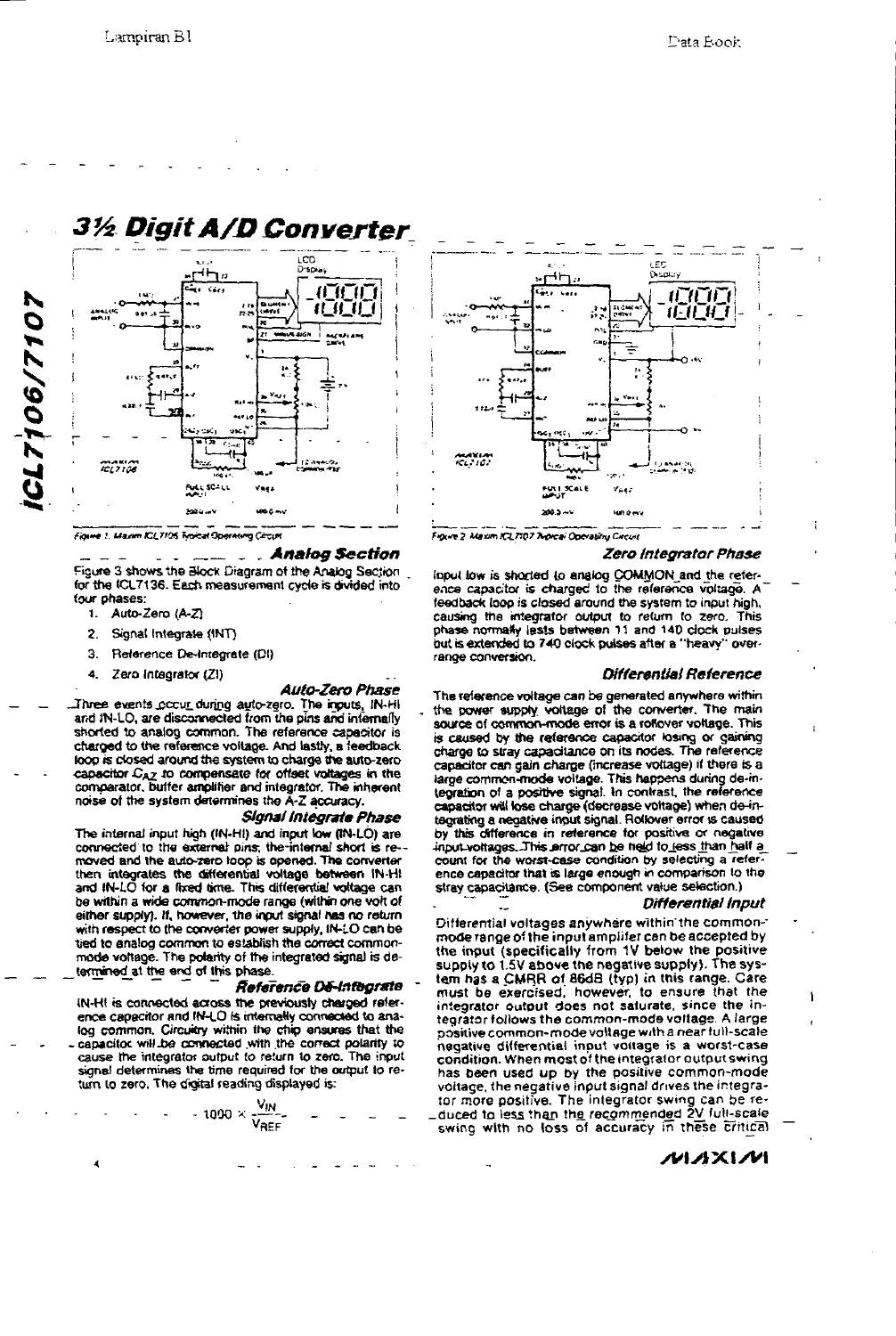

Figure 3: Analog Secret of ICL7106/ICL7107

applications. The integrator output can swing within 0.3V of either supply without loss of linearity.

### Analog Common

The primary purpose of this pin is to set the commonmode voltage for battery operation. This is useful when<br>using the ICL7106, or for any system where the input signals are floating with respect to the power supply. A voltage of approximately 2.8V less than the positive supply is set by this pin. The analog common has some of the attributes of a reference voltage. If the total supply voltage is large enough to cause the zener to regulate (>7V), the common voltage will have a low output impedance (approximately 15 $\Omega$ ), a temperature coefficient of typically 80ppm/°C, and a low voltage coefficient  $(.001%).$ 

The internal heating of the ICL7107 by the LED display crivers degrades the stability of Analog Common. The<br>power dissipated by the LED display drivers changes with the displayed count, thereby changing the temperature of the die, which in turn results in a small change in the Analog Common voltage. This combination of variable power dissipation, thermal resistance, and temperatire coefficient causes a 25-80uV increase in noise<br>near full scale. Another effect of LED display driver power dissipation can be seen at the transition between a full scale reading and an overload condition. Overload is a low power dissipation condition since the three least sigmilicant digits are blanked in overload. On the other hand. a near full scale reading such as 1999 has many segments turned on and is a high power dissipation condition. The difference in power dissipation between overload and full scale may cause a ICL7107 with a negative temperature coefficient reterence to cycle between overload and a near full scale display as the die alternately heats and cools. An ICL7107 with a positive TC referance will exhibit hysteresis under these conditions; once put into overload by a voltage just barely more than full scale, the voltage must be reduced by several counts before the ICL7107 will come out of overload.

Figure 4. Using an External Relationship

None of the above problems are encountered when using an external reference. The ICL7106, with its low powex dissipation, has none of these problems with either<br>an external reference or when using Analog Common as a reference.

During auto-zero and reference integrate the internal input low is connected to Analog Common. If IN-LO is different from analog-common, a common-mode voltage exists in the system and is taken care of by the excellent CMRR of the converter, in some applications, however, IN-LO will be set at a fixed known voltage (e.g., power supply common). Whenever possible analog common should be fied to the same point, thus removing the common-mode voltage from the converter. The same holds true for the reference voltage. If convenient, REF-LO should be connected to analog common. This will remove the common-mode voltage from the reference system.

Analog Common is internally tied to an N-channel FET that car, sink 30mA or more of current. This will hold the Analog Common voltage 2.8V below the positive supply (when a source is trying to pull the common line positive). There is only 10µA of source current, however, so COM-MON may easily be fied to a more negative voltage, thus over-riding the internal reference.

Tast

1012106/7107

Two functions are performed by the test pin. The first is using this pin as the negative supply for externally generated segment drivers or any other annunciators the user may want to include on the LCD. This pin is coupled to the internally generated digital supply through a 50011 resistor. This application is illustrated in Figures 5 & 6.

. ....... .**................** 

and no line

A lamp test is the second function. All segments will be turned on and the display should read -1888, when TEST is pulled high  $N+1$ .

Caution: In the lamp test mode, the segments have a constant de voltage (no square wave). This can burn the LCD if let in this mode for several minutes.

NIJIXIVI

 $\epsilon$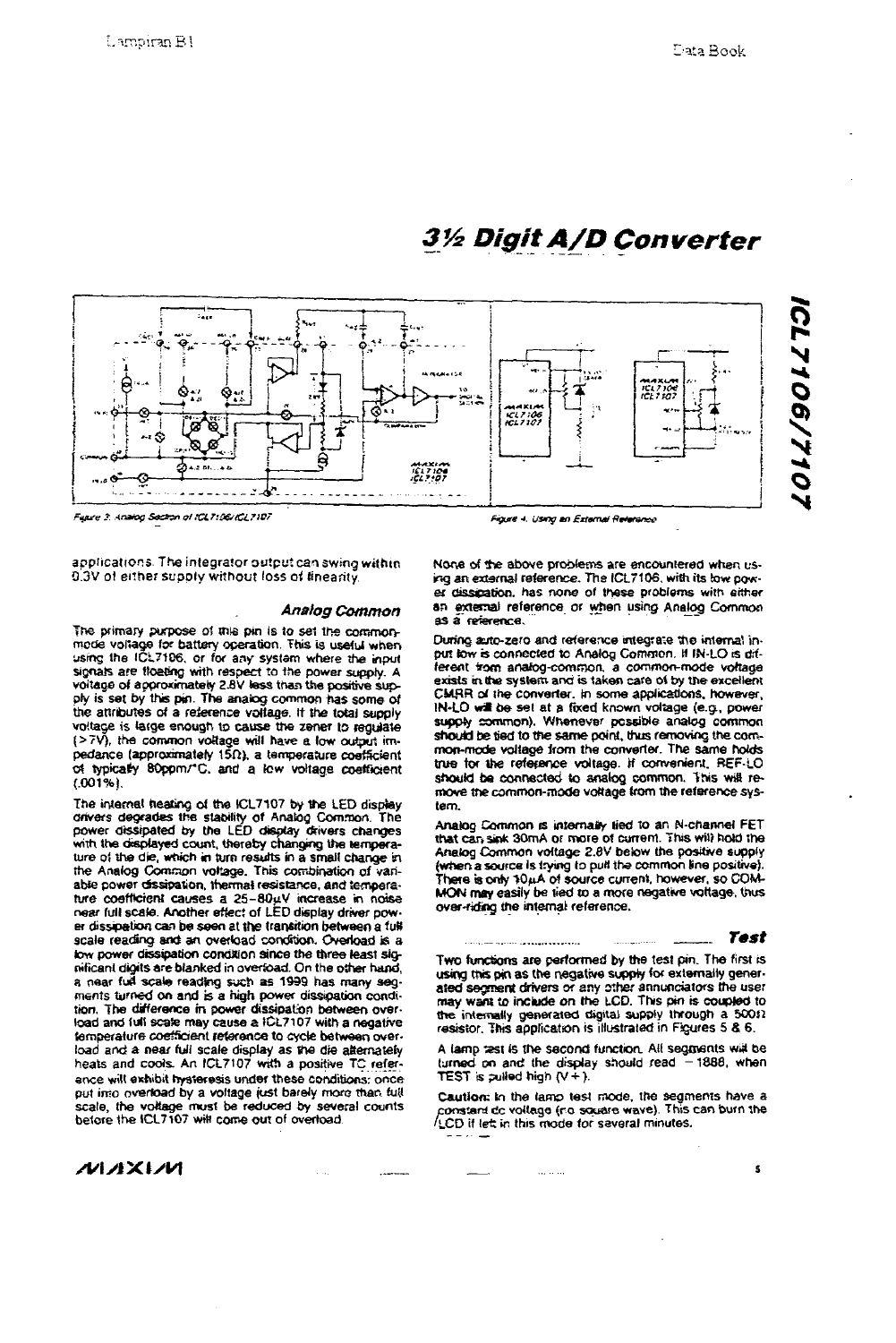

TEST T Figure 6. Excitisive "OR" Gale for Decimal Paint Done

### *Digital Section*

The digital section for the ICL7106 and ICL7107 is itlustrated in Figures 8 and 9. In Figure 8, an internal digital ground is generated from a 6V zener diode and a large Pchannel source tollower. This supply is made stiff to absorb the large capacitive currents when the back plane (BP) voltage is switched. The BP frequency is calculated by dividing the clock frequency by 800. For example, with a clock frequency of 48kHz (3 readings per second), the backplane will be a 60Hz square wave with a nominal amplitude of 5V. The segments are driven at the same frequency and amplitude. Note that these are out-ofphase when the segment is ON and in-phase when OFF. Negligible dc voltage exists across the segments in either case.

**Summer 1** 

6

The ICL7107 is identical to the ICL7106 except that the backplane and drivers have been replaced by N-channel segment privers. The ICL7107 is designed to drive common anode LED's with a typical segment current of 8mA. Pin 19 (thousands digit output) sinks current from two LED segments, and has a 16mA drive capability.

The polarity indication is "on" for negative analog inputs,<br>for both the fCL7106 and fCl,7107. If desired IN-HI and IN-LO can be reversed giving a "on" for positive analog inouts.

#### **System Timing**

The clocking circuitry for the ICL7106 and ICL7107 is illustrated in Figure 7. Three approaches can be used:

- 1. A crystal between pins 39 and 40.
- 2. An external oscillator connected to pin 40.
- $\mathbf{R}$ An RC oscillator using all three pins,

The decade counters are driven by the clock frequency divided by four. This frequency is then further divided to form the four convert-cycle phases, namely; signal integrate (1000 counts), reference de-integrate (0 to 2000 counts), auto-zero (260 to 2989 counts) and zero integrator (11 to 740).

The signal integration should be a multiple of 60Hz to achieve a maximum rejection of 60Hz pickup. Oscillator frequencies of 30kHz, 40kHz, 48kHz, 60kHz, 80kHz, 120kHz, 240kHz, etc., should be selected. Similarly, for 50Hz rejection, oscillator frequencies of 200kHz, Figure 1906. Solution of the state of the state of the state of the state of the state of the state of the state of the state of the state of the state of the state of the state of the state of the state of the state of th 50 and 60Hz (also 400 and 440Hz).

Auto-zero receives the unused portion of reference deintegrate for signals less than full-scale. A complete measurement cycle is 4,000 counts (16,000 clock pulses), independent of input voltage. As an example, an os-<br>cilator (requency of 48kHz would be used to obtain three readings per second.



Figure 7. Circl Circuits

MAXIM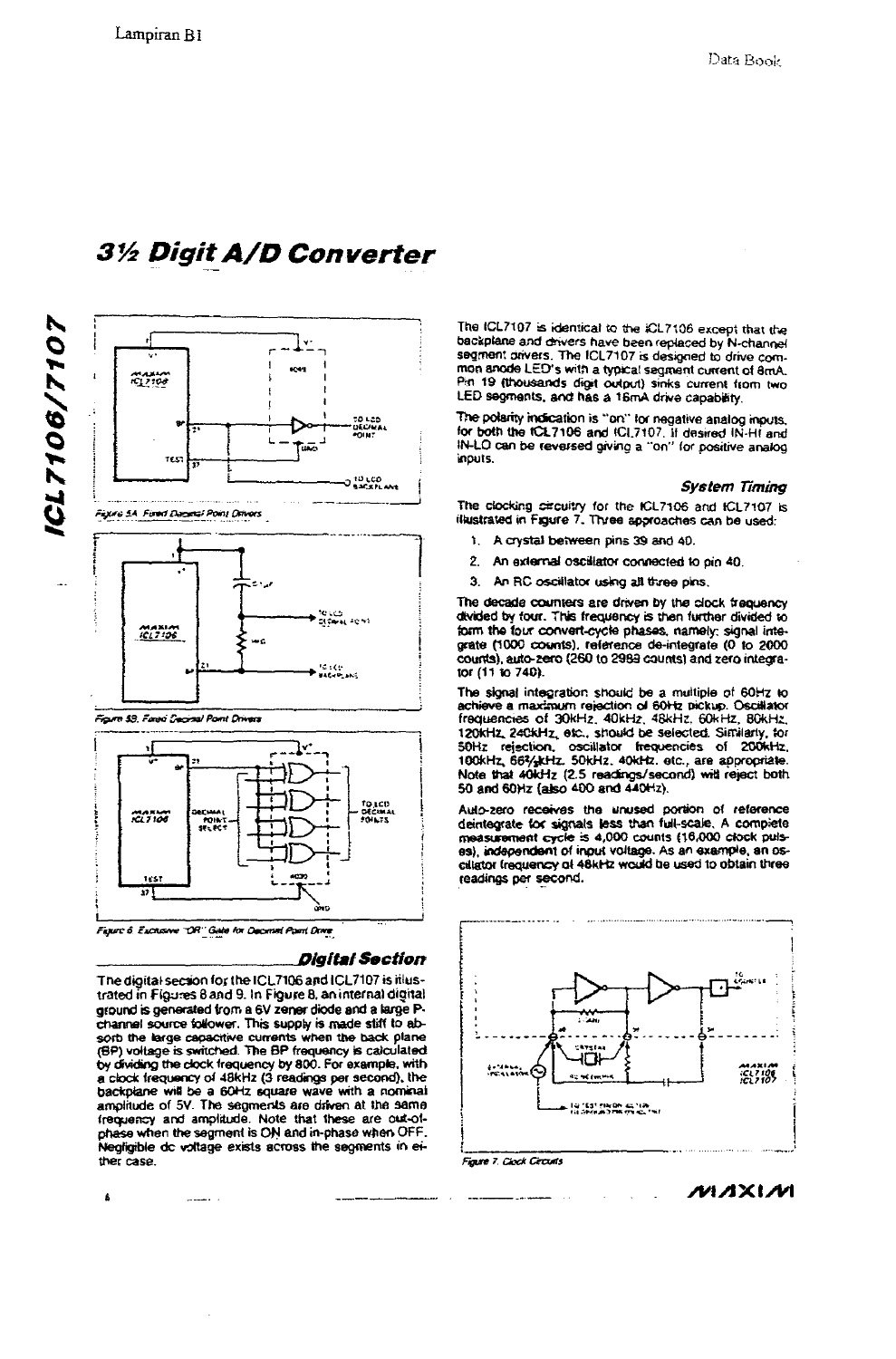7

# 3½ Digit A/D Converter



.<br>Figure 8, ICL7106 Digital Section



 $\equiv$ 



MAXIM.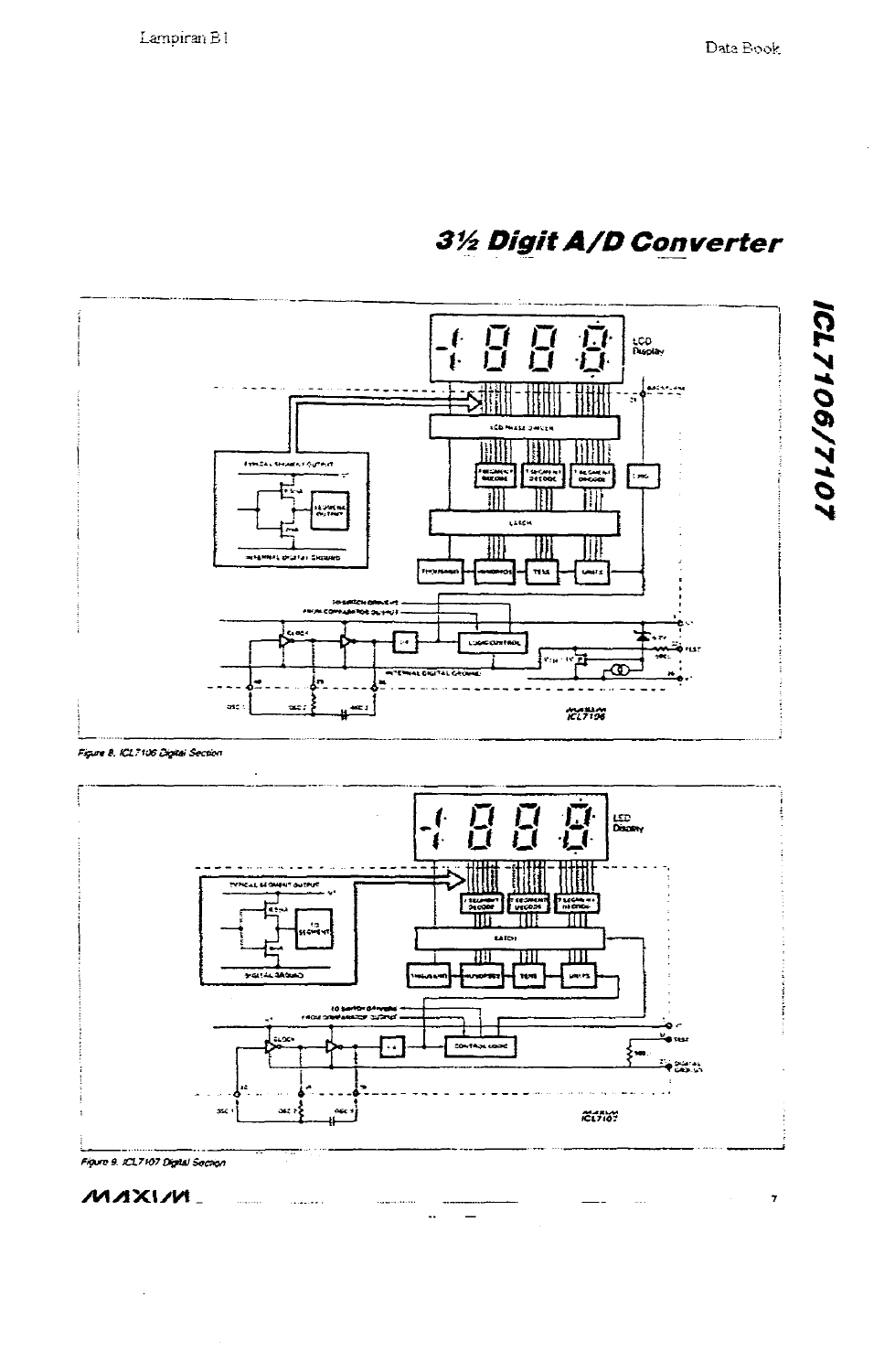#### **Component Value Selection**

### Auto-Zero Capacitor

The noise of the system is influenced by the auto-zero. capacitor. For the 2V scale, a 0.047µF capacitor is adequate. A capacitor size of 0.47µF is recommended for 200mV full scale where low noise operation is very im-<br>portant. Due to the ZI phase of Maxim's ICL7106/7, noise can be reduced by using a larger auto-zero capacitor without causing hysteresis or overrange hangover problems seen in other-manufacturers' ICL710677 which do not have the ZI phase.

#### Reference Capacitor

For most applications, a 0.1µF capacitor is acceptable: However, a large value is needed to prevent rollover error where a large common-mode voltage exists (i.e., the REF-LO pin is not at analog common) and a 200mV scale is used. Generally, the roll over error will be held half a count by using a 1.0µF capacitor.

#### Integrating Capacitor

To ensure that the integrator will not saturate (at approximately 0.3V from either supply), an appropriabut integrating capacitor must be selected. A<br>nominal ±2V full-scale integrator swing is acceptnotine and the ICL7106 or ICL7107 when the analog<br>common is used as a reference. A nominal ±3.5 to 4<br>volt swing is acceptable for the ICL7107 with a ±5V supply and analog common tied to supply ground. The nominal values for  $C_{\text{INT}}$  is 0.22 $\mu$ F for three readings per second. (48kHz clock). These values should be changed in inverse proportion to maintain the same output swing if different oscillator frequencies are used.

The integrating capacitor must have low dielectric absorption to minimize linearity errors. Polypropylene ca-<br>pacitors are recommended for this application.

#### Integrating Resistor

The integrator and the buffer amplifier both have a class A output stage with 100µA of quiescent current. 20µA of drive current can be supplied with negligible non-linearity. This resistor should be large enough to maintain the amplifiers in the linear region over the entire input voltage range. The resistor value, however, should be low enough that undue leakage requirements are not placed on the PC boards. For a 200mV scale, a 47K11 resistor is recommended; (2V scale/470KΩ).

#### **Osciliator Components**

A 100KΩ resistor is recommended for all ranges of trequency. By using the equation  $f = 0.45/RC$ , the capacitor value can be calculated. For 48kHz clock, (3 readings/second), the oscillator capacitor plus stray capacitance should equal 100pF.

#### Reference Voltage

An analog input veltage of V<sub>IN</sub> equal to 2 (VREF) is required to generate full scale output of 2000 counts. Thus, for ZV and 200mV scales, VREF should equal 1V and 100mV respectively. However, there will exist a scale factor other than unity between the input voltage and the digital reading in many acolications where the  $A/B$  is connected to a transducer.

As an example, the designer may like to have a full scale reading in a weighting system when the voltage<br>from the transducer is 0.682V. The designer should use the input voltage directly and select VREF at 0.341V instead of dividing the input down to 200mV. Suitable values of the capacitor and Integrating<br>resistor would be 0.22µF and 120K1). This provides for a slightly quieter system and also avoids a divider<br>network on the input. The ICL7107 can accept input signals up to ±3.5V with ±5V supplies. Another advantage of this system occurs when the digital reading of zero is desired for  $V_{1N} \neq$  zero. Examples are temperature and weighing systems with variable tare. By connecting the voltage transducer between V<sub>IN</sub> positive and common, and the variable (or fixed) offset voltage between common and VIN negative. the offset reading can be conveniently generated.

#### **ICL7107 Power Supplies**

**NVIXIVN** 

The ICL7107 is designed to operate from  $\pm$  5V supplies. However, when a negative supply is not available it can be generated from a clock output with two diodes, two capecitors, and an inexpensive IC. Refer to Figure 10.<br>Alternatively a -5V supply can be gerierated using Maxim's KJ 7660 and two capacitors.

A negative supply is not required in selected applications. The conditions to use a single  $+5V$  supply are:

- An external reference is used.
- The signal is less than  $\pm$ 1.5V.
- The input signal can be referenced to the center of the common-mode range of the converter.

See Figure 18.



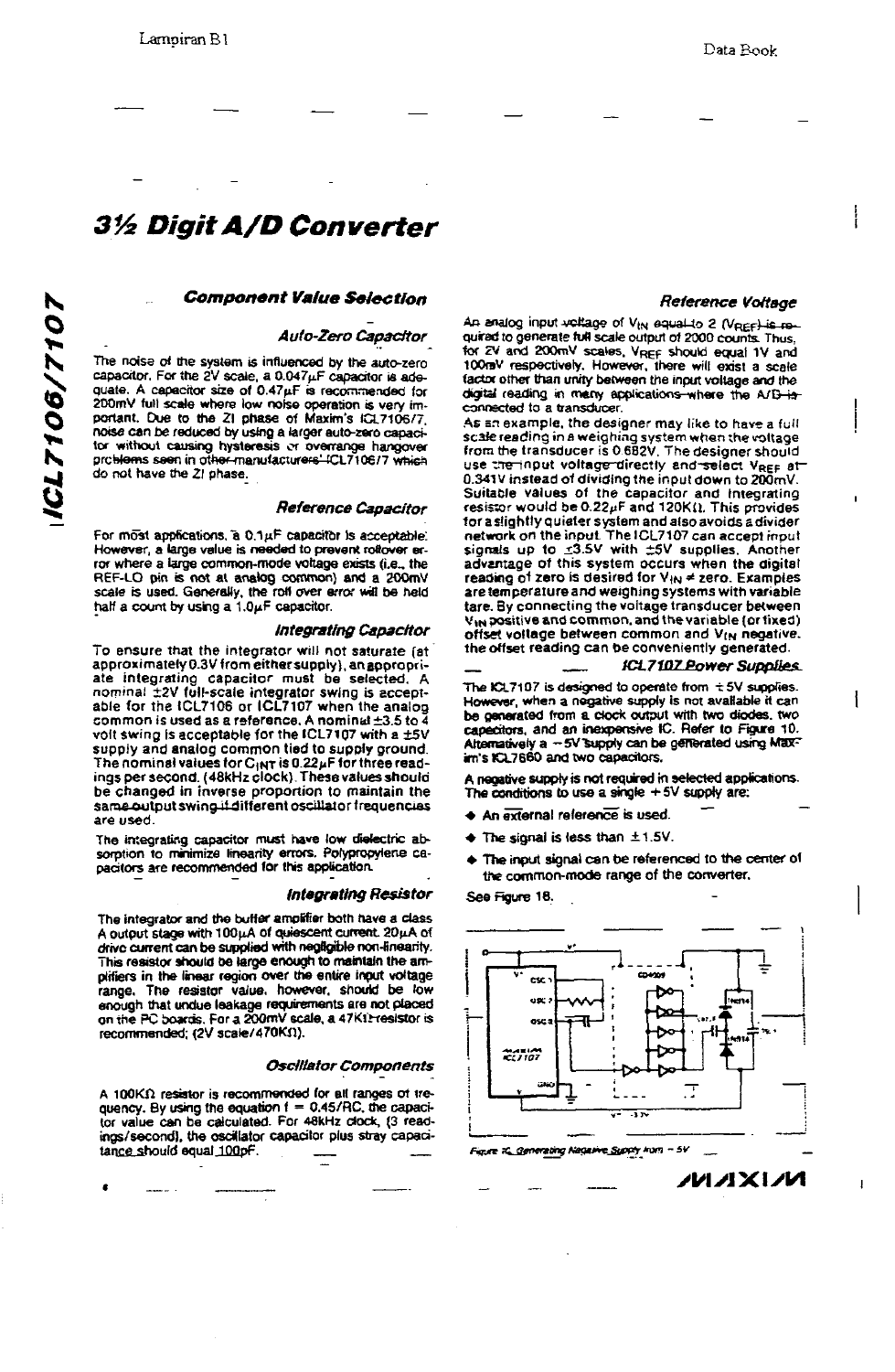1017106/7107

## 3½ Digit A/D Converter

#### **Applications Information**

Heat is generated within the ICL7107 IC package due to the sinking of LED display current. Fluctuating chip temperature can cause a disolay to change reading if the internal voltage reference is used. By reducing the power being dissipated such variations can be reduced. The ICL7107 power dissipation is reduced by reducing the LED common anode voltage. The curve tracer ibustration showing the relationship between the output current and the output voltage for typical ICL7107 is seen in Figure the output voltage for typical lock for the seatt is trigged<br>11. Note that the typical ICL7107 output is 3.2V (point A),<br>since the typical LED has 1.8V across it (8mA gives current) and its common ancde is connected to  $\pm$  SV. Maximum power dissipation is:

8.1mA  $\times$  3.2V  $\times$  24 segments = 622mW

Once the ICL7107 output voltage is above 2V\_the LED current is essentially constant as output voltage increases. Point B illustrates that reducing the output voltage by 0.7V results in 7.7mA of LED current, (only 5% reduction). The maximum power dissipation is a reduction of 26% as calculated by:

#### 7.7mA  $\times$  2.5V  $\times$  24 segments = 462mW

As illustrated in Figure 12, reduced power dissipation is easy to obtain. This can be accomplished by placing either a 5.11) resistor or a 1 amp diode in series with the display (but not in series with the ICL7107). Point C of Figure 18 illustrates that a resistor will reduce the ICL7107 output voltage when all 24 segments are "On" The output voitage will increase when segments are turned "Off". On the other hand, the diode will result in a relatively steady output voltage, around Point B. The resistor not only reduces the change in power dissipation<br>as the display changes, but also limits the maximum power dissipation. This is due to the fact that as fewer<br>segments are "Cin", each "On"-eutput drops more voltage and current. The resistor circuit will change about age when changing from the best case of six seg-<br>ments, a "111" display, to worst-case of a "1588" display. If the resistor is removed, the power dissipation change will be 470mW. The resistor, therefore, will reduce the effect of display dissipation on reference voltage drift by about 50%.

As more segments are turned off, the change in LED prightness caused by the resistor is almost unnoticeable. A diode may be used instead of the resistor if it is important to maintain a steady level of display brightness.



Figure 11, ICL 7107 Output Current vs. Output Voltage



.<br>Figure 12: Dode or Resistor Limits Package Power Dissipation

**ULAIXIAN** 

 $\mathbf{1}$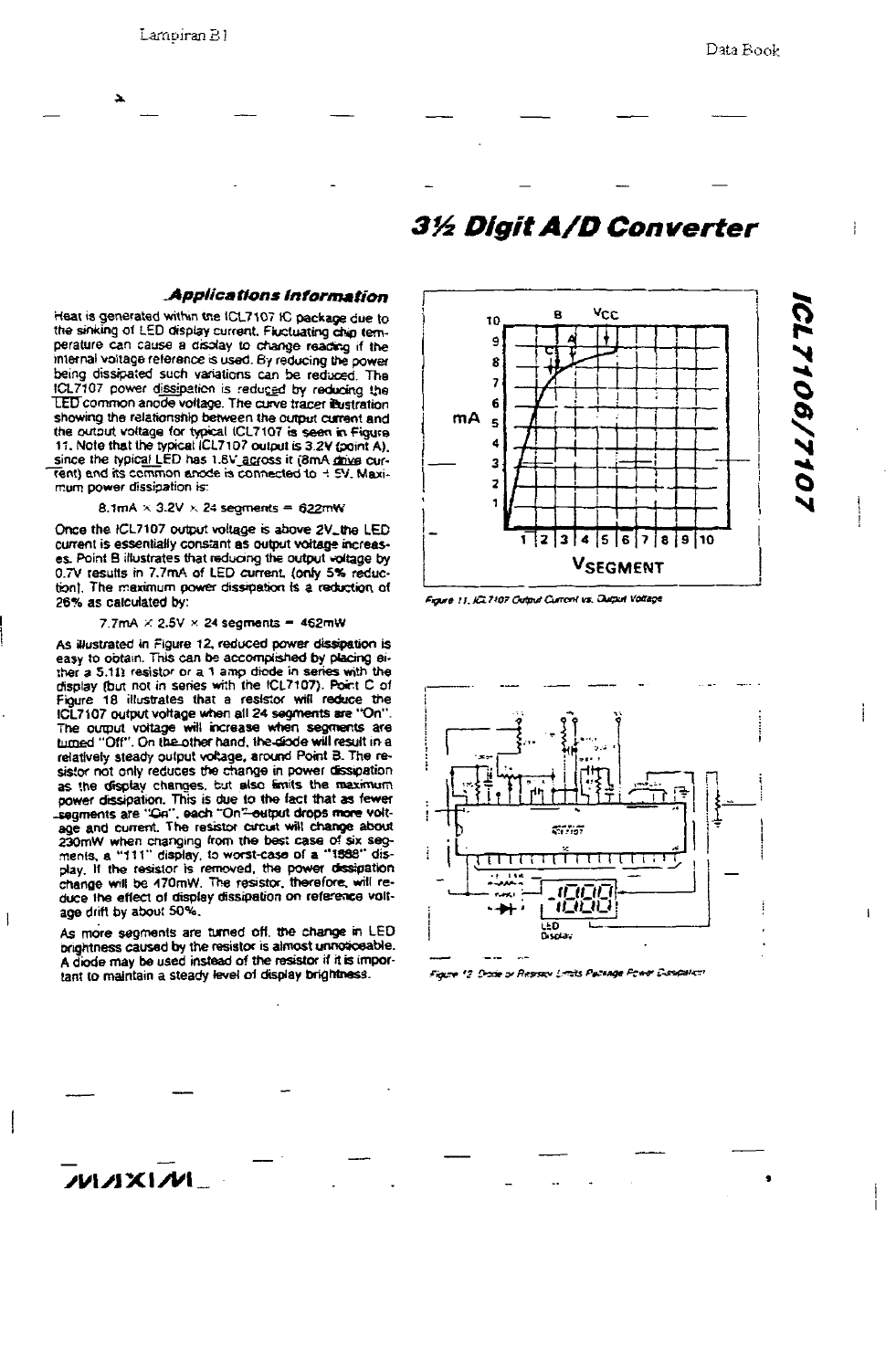

Figure 13 ICL7106 using the Internal Reference, 2V Full Scale: 3 Readings



Figure 15 ICL7107 Massuring Ratiometric Values of a Load Cell, Desired<br>Sensitivity is Determined by Resistor Values Within the Bridge.



Figure 17, ICL7107 with a 1,2V Exisinal Band-Gap Relixence V<sub>itt</sub> ped to<br>common:

. . . . . . . . .

### **Typical Applications**



Egure 14, ICL7107 Internat Reference, 200mV Full Scele, 3 Readings par<br>Second, Vw Tred to GND for Single Ended Inputs, (See discussion under<br>"Anatog Common")



Figure 18. Circuit for De woing Under Range and Over Renge Signals Bors



anternal Rold Figure 18. ICL7107 Operated Nom Single +5V Supply. An ence must be used in this application.

MAXIM

 $10$ 

**ICL7106/7107**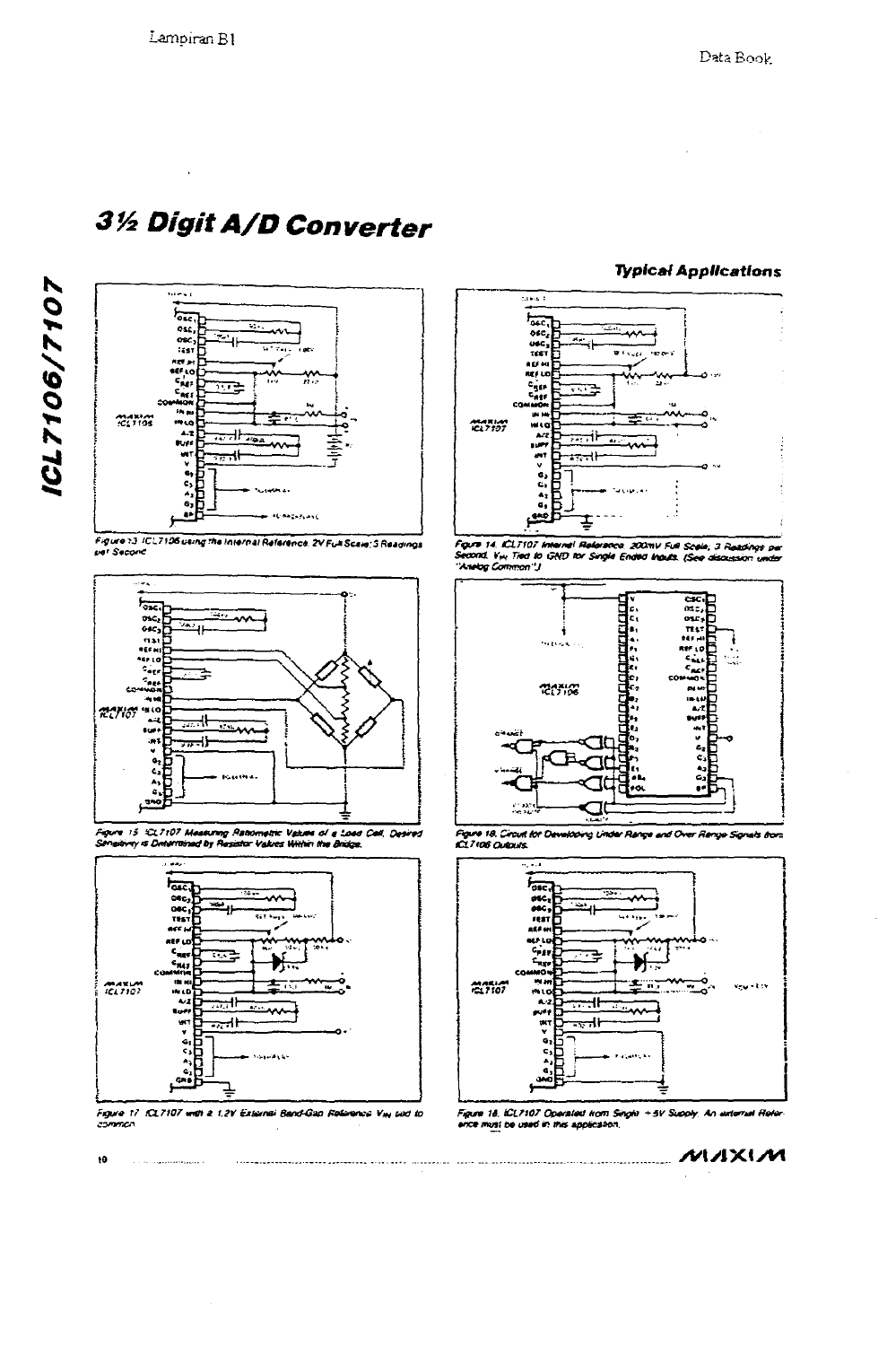

ルレハメレル

 $11$ 

 $\mathcal{L}_{\text{max}}$ 

 $\cdots$ 

لمستدر

u.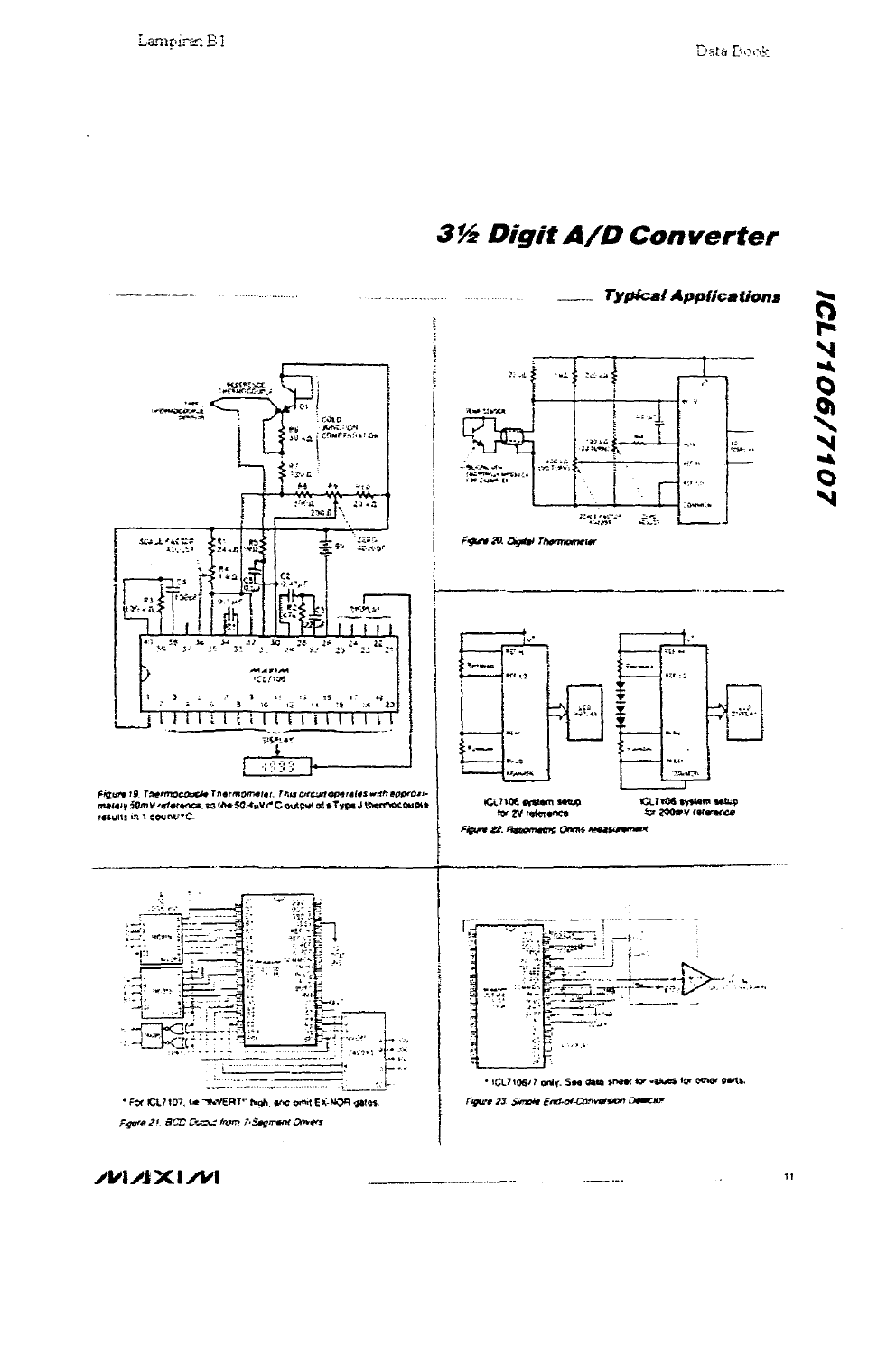3½ Digit A/D Converter







44 Lead Pinctic Chip Carrier (Quad Pack)

Maxim cannol assume responsibility for use of any circuitry other than circuitry emilisly embod<br>Maxim reserves the right to change the circuitry and specifications without notice at any time. bodied in a Maxim product, No circuit patent licenses era impired.

. Mexim integrated Products, 510 N. Pastoria Avenue, Sunnyvsie, CA 94006 (408) 737-7000  $12$ #1987 Maxim Integrated Products Printed USA  $2/37$